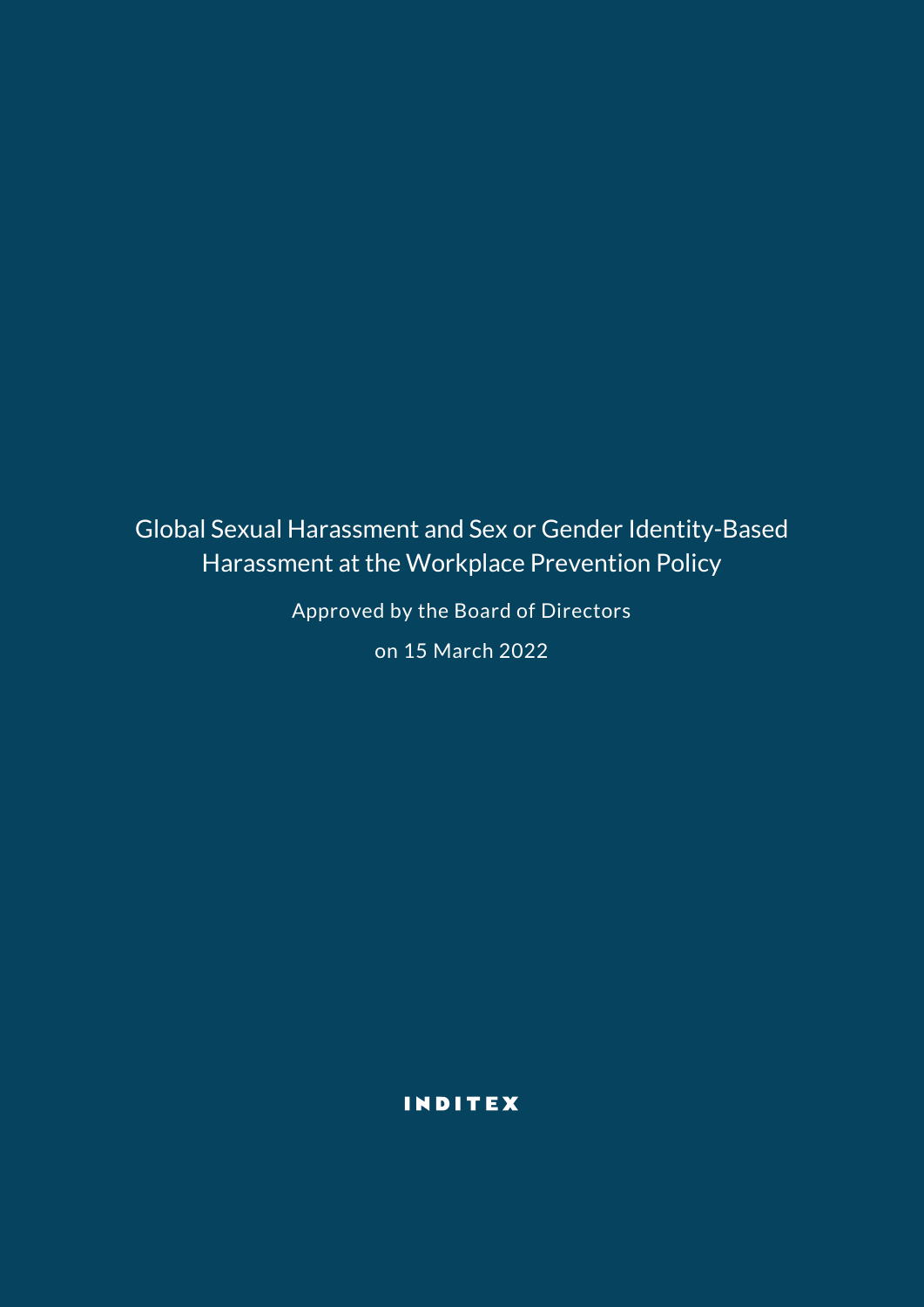# **Information about this Policy**

| Reference                 | 1/2022                                                                                                     |
|---------------------------|------------------------------------------------------------------------------------------------------------|
| <b>Name of Regulation</b> | Global sexual harassment and sex or gender identity-based<br>harassment at the workplace prevention policy |
| <b>Scope</b>              | Global                                                                                                     |
| <b>Type</b>               | Policy                                                                                                     |
| Supervisor                | Human Resources (HR)                                                                                       |
| Date of approval          | 15 March 2022                                                                                              |
| Version                   | 1.0                                                                                                        |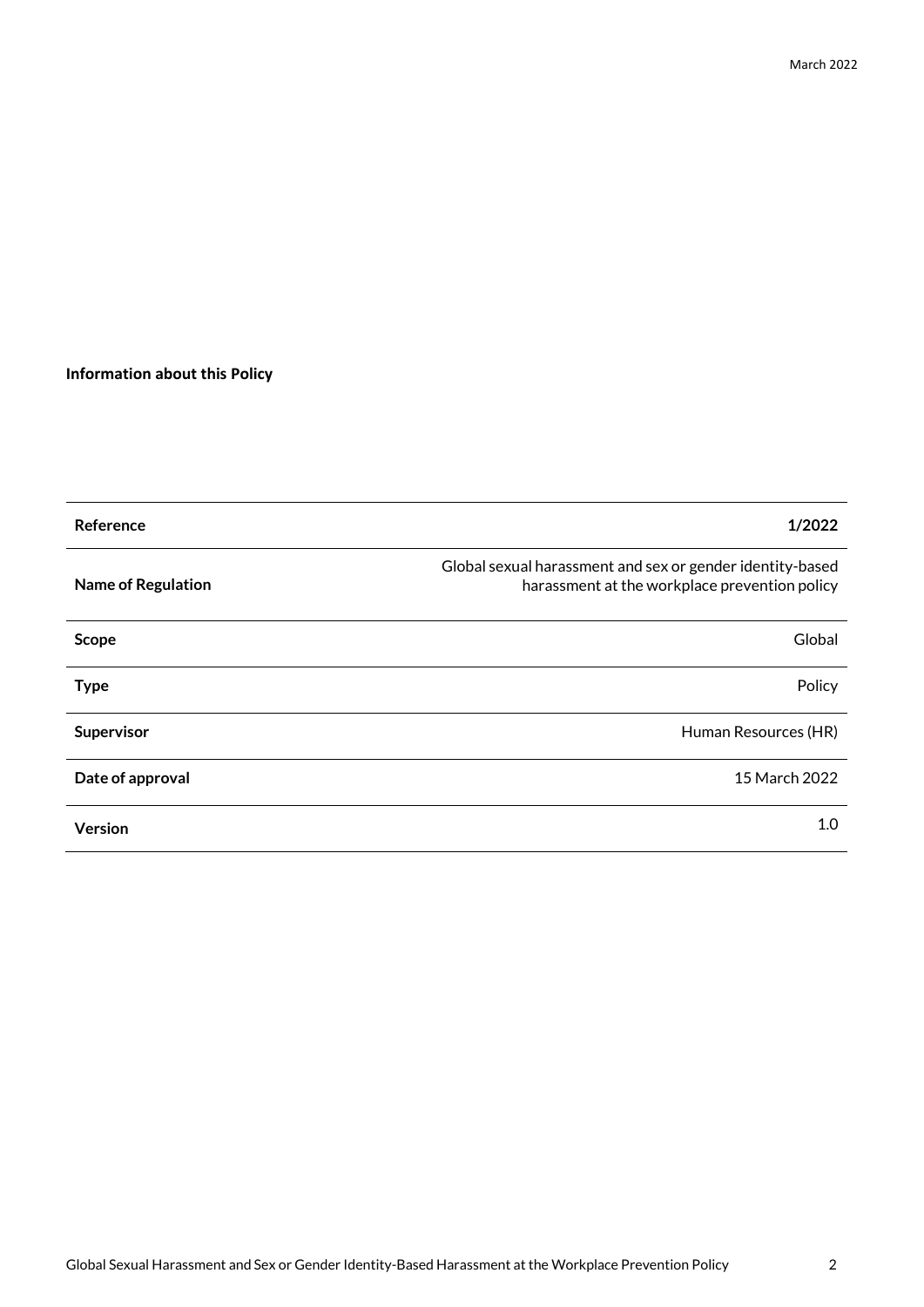# **Table of Contents**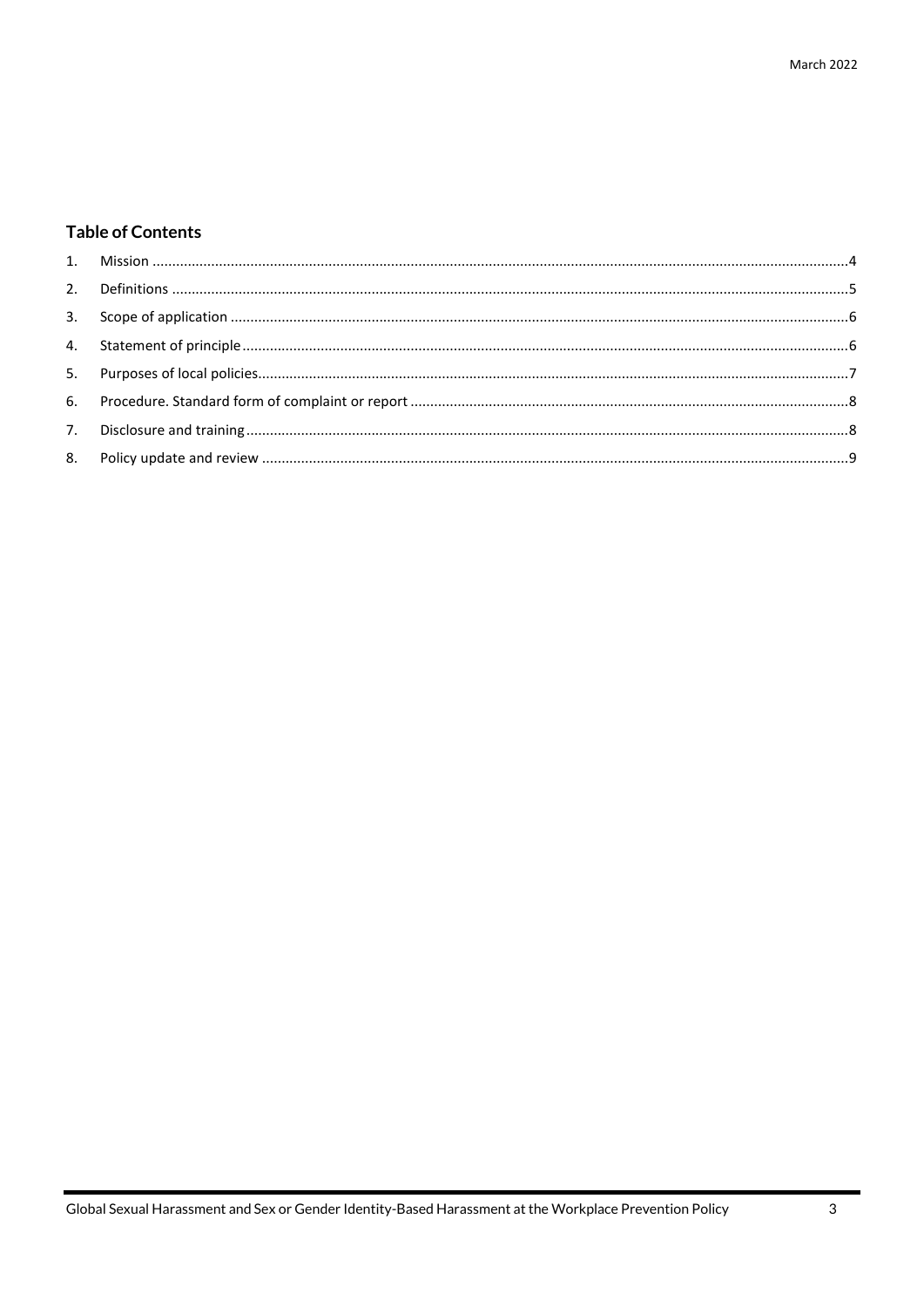# <span id="page-3-0"></span>**1. Mission**

The global sexual harassment and sex or gender identity-based harassment at the workplace prevention policy (the "**Policy**") was approved by the Board of Directors of Industria de Diseño Textil, S.A. (Inditex, S.A.) (the "**Company**") in the meeting held on 15 March 2022, following a favourable report of the Audit and Compliance Committee. The Policy applies to the Company and its group of companies ("Inditex", the "Group" or the "Inditex Group"). For such purposes, "Inditex", "Group" or "**Inditex Group**" shall mean such companies in which Inditex holds directly or indirectly at least 50% of the share capital or of the voting rights.

The Policy develops and implements certain aspects set forth in the Code of Conduct and Responsible Practices and the Code of Conduct for Manufacturers and Suppliers, as well as in the remaining compliance regulations, both internal and external, and intertwines with the ethical values upheld by the Inditex Group.

In particular, among the principles set out in the Conduct and Responsible Practices of the Inditex Group is the prohibition of any manner of physical, sexual, psychological or verbal harassment or abuse to its employees, as well as any other behaviour which may create an intimidating, offensive or hostile environment*"*

In turn, Inditex's Policy on Human Rights cites as part of the Group's operating principles in respect of human rights, "just, fair and favourable working conditions". Likewise, Inditex ensures its employees a working environment free from any manner of harassment, intimidation or violence. Thus, any form of harassment or abuse to the employees is prohibited, whether sexual, psychological or verbal, as well as any other behaviour which might lead to an intimidating, offensive or hostile work environment.

The Policy has considered the recently approved International Labour Organization (ILO) Convention 190, on the elimination of violence and harassment from the workplace and ILO Recommendation 206 issued in June 2019 on violence and harassment.

By means of this global Policy, the Inditex Group sets out the overarching principles that will serve as a guide for the different sexual harassment and sex or gender identity-based harassment at the workplace prevention policies which may be approved locally, if appropriate, in the different markets where Inditex operates.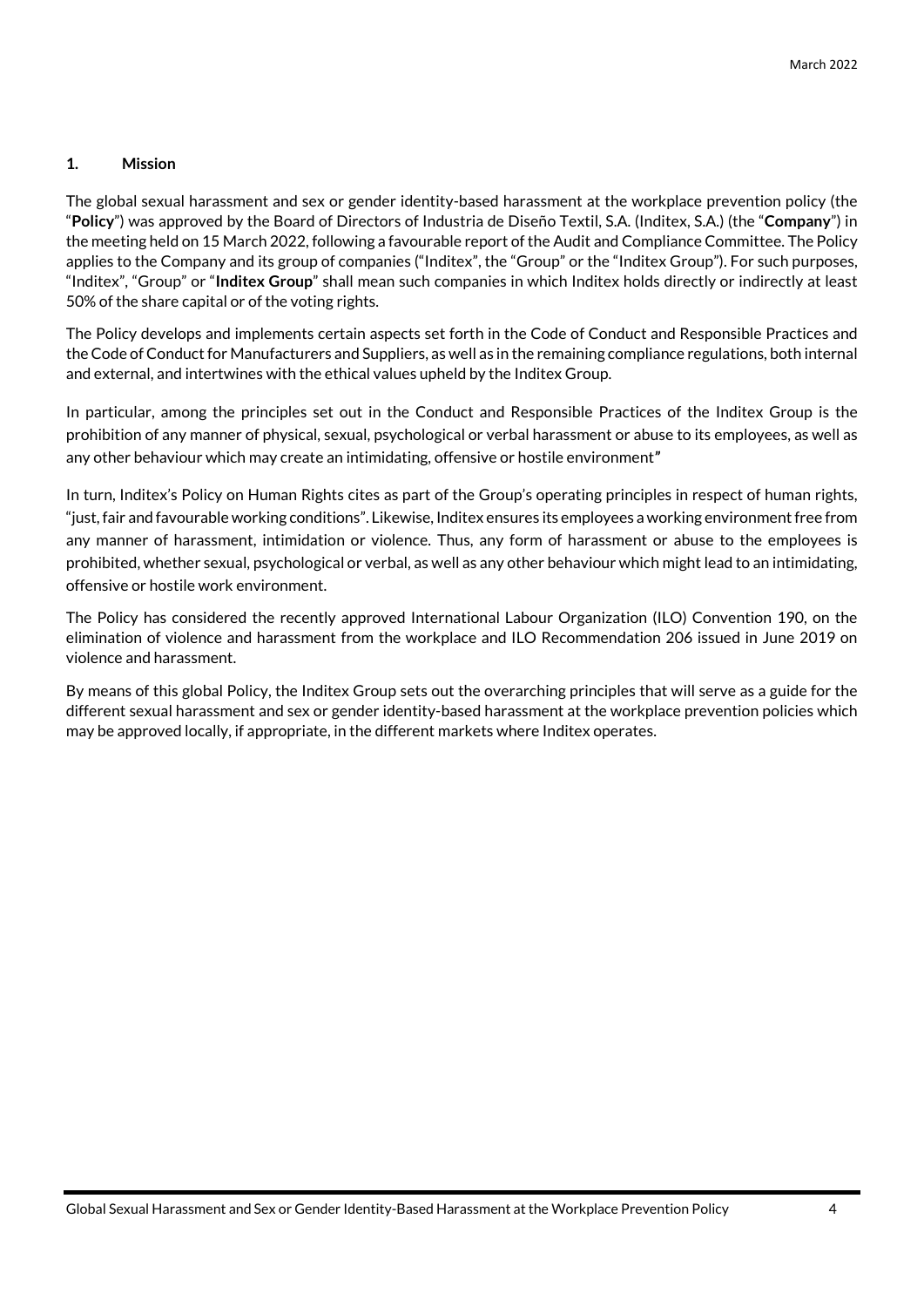# <span id="page-4-0"></span>**2. Definitions**

**i. Sexual harassment**: any form of verbal or physical conduct of a sexual nature, unwanted by the recipient, with the purpose or effect of attacking the dignity of a person, in particular when an intimidating, hostile or offensive environment or which affects job performance is created. Anyone can be a victim of sexual harassment, irrespective of their gender and gender identity.

Although a behaviour pattern is generally involved, sexual harassment may be in the form of a one-time event. By way of an example, the conducts described below may be considered as sexual harassment, without limitation:

- **- Verbal conduct of sexual harassment**: includes, without limitation and to be reviewed on a case-bycase basis, sexual innuendos, sexual propositions or pressure for sex; offensive flirting; lewd or degrading remarks, indirect or obscene remarks; unwelcome phone calls or social media contacts, jokes or remarks on physical appearance.
- **- Nonverbal conduct of sexual harassment**: display of sexually suggestive or pornographic photos, objects or written material, leering, staring, wolf whistling, obscene gestures; content in letters, emails or social media messages sexual in nature and offensive.
- **- Physical harassment**: unwanted deliberate physical contact, including hugging, kissing, excessive and unnecessary invasion of personal space or physical violence, including sexual abuse.
- **ii. "Quid pro quo" sexual harassment or sextortion**: is a type of harassment that involves a person in a position of power over a victim, whether direct or indirect, offering them some type of benefit in exchange for some form of sexual favour. The abuser has the power to provide a reward or create an adverse action, and the victim is forced to choose between accepting the sexual advances or being deprived of certain work benefits, affecting their possibility to access training, continuous employment, promotion, remuneration or any other work-related decision.

Conditioning a right or an expectation right to accepting any form of sexual harassment also qualifies as sexual harassment.

- **iii. Environmental sexual harassment**: this is a situation where the abuser creates an intimidating, hostile, degrading, humiliating or offensive environment for the victim, as a result of unwanted sexual advances attitudes or behaviours. This type of behaviour can be engaged by any member of the company, irrespective or their position or status, or any third party somehow linked to the workplace.
- **iv. Sex or gender identity-based harassment**: contrary to sexual harassment which is understood as an unwanted conduct of a sexual nature, harassment on the grounds of sex or gender identity is any behaviour prompted by a person's sex or gender identity or expression with the purpose or effect of violating their dignity and creating an intimidating, degrading or offensive environment. Thus, conducts or comments based upon beliefs or prejudices associated to sex or gender identity, or assigning tasks in a gender-sensitive manner are examples of this type of harassment.

A number of elements must be met for a specific situation to qualify as sex or gender identity-based harassment, including without limitation:

- **-** Harassment, understanding as such any intimidating, degrading, humiliating and offensive conduct, perceived as such by the victim.
- **-** Objective affront to the dignity of the victim who perceives it as such.
- **-** Multi-offence result. The affront to the dignity of the victim harassed on grounds of sex or gender identity does not exclude the violation of other fundamental rights such as their right not be discriminated against or an affront to their mental and physical health, etc.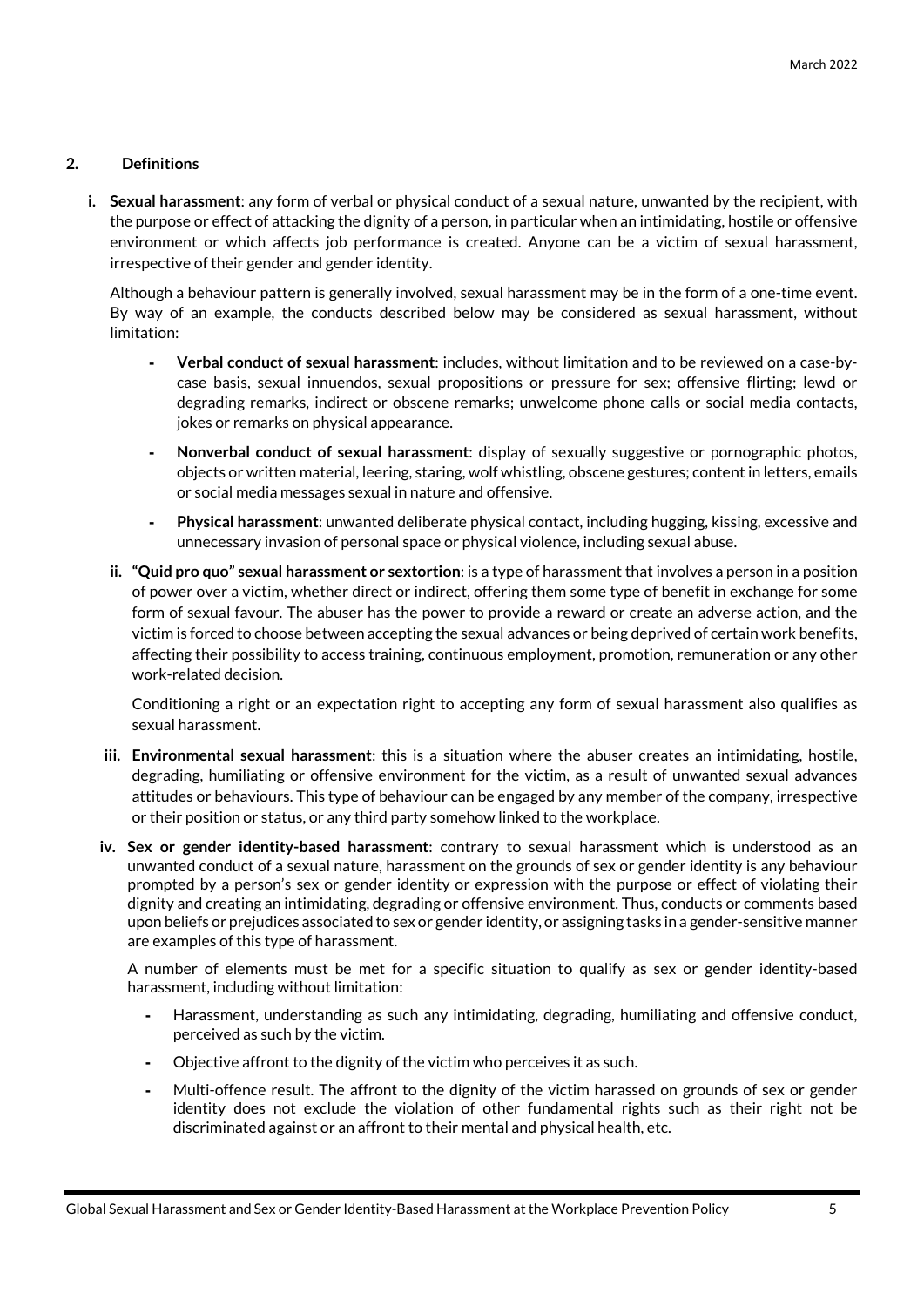- **-** This conduct is not a one-time event.
- **v. Virtual harassment or cyberbullying**: any sexual harassment and sex or gender identity-based harassment carried out using electronic communication systems, by recording, sharing or releasing messages or images that affect the victim's privacy or freedom at their work environment. Namely, by using personal data.
- **vi. Abuser or victim**: any person associated with the Inditex Group. Men and women can be abusers or victims.
- **vii. Horizontal harassment:** harassment by or to a peer at the company.
- **viii. Vertical harassment:** harassment of a subordinate by a superior or vice-versa.

#### <span id="page-5-0"></span>**3. Scope of application**

The Policy shall be effective as of the date of approval. It applies to all Group companies and is binding for its entire staff, including officers, irrespective of their function, title, position, form and place of service provision or type of employment agreement.

The Policy also applies to anyone rendering services or collaborating with Inditex on any terms other than an employment relationship, such as directors or board members in companies within the Group, unpaid interns and anyone engaged in a professional relationship with the Inditex Group.

The Policy applies to any situation of sexual harassment or sex or gender identity-based harassment at the workplace or while doing one's job, with regard to work or as a result of the same. The following examples of sexual harassment are intended to be guidelines and not exclusive:

- i. at the workplace, including public and private spaces where work is done, including restrooms, canteens, sanitary facilities, toilets or changing rooms;
- ii. during business trips, events or while carrying out work-related social or training activities;
- iii. in the framework of work-related communications, including those sent using IT systems, liable to be considered as virtual harassment or cyberbullying;
- iv. in accommodations provided by the Group; or
- v. while commuting.

#### <span id="page-5-1"></span>**4. Statement of principle**

Inditex Group is committed to defending the dignity of its workers, and to creating and maintaining a work environment respectful of their dignity and personal freedom. Inditex undertakes to create, maintain and protect a work environment respectful of the rights, the dignity and the sexual freedom of all its workers.

Sexual harassment and/or sex or gender identity--based harassment at work are forms of violence that represent a violation of different fundamental rights and have a negative effect on the physical, mental and moral integrity of workers. Both of them represent a violation of the principle of equal treatment to men and women and are also a form of discrimination on grounds of sex or gender identity. They also corrupt the work environment and climate of the company where such situations occur.

Inditex Group intends to continue raising awareness among its staff on this issue, making it easier to identify situations that might be considered to be harassment.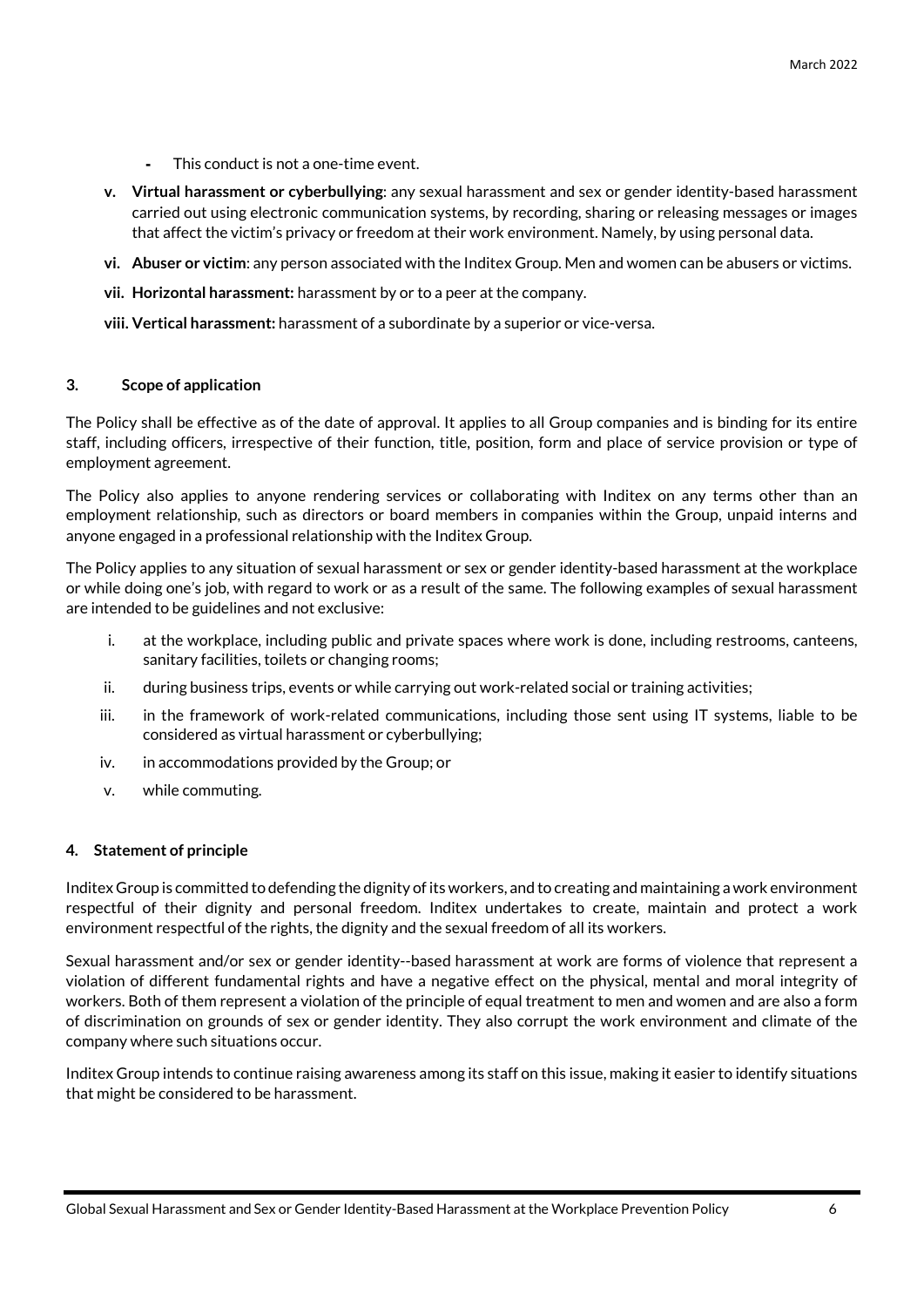Respect for the dignity of the people that form the Group is ingrained in its culture and values. This Policy has been issued for the purposes of ensuring protection of human rights. It defines the guidelines that shall be followed to prevent this type of behaviour and eradicate it at the workplace. This Policy is enforced on all the employees of the Group, irrespective of where their work centre is based. Compliance with the Policy is mandatory.

Inditex Group undertakes to prevent any behaviour that may be considered as harassment and to attend to any complaints which may be raised, pursuant to the following principles:

- i. Every person has a right to fair and respectful treatment and to not being physically or morally harmed. Under no circumstances, including their sex, gender identity or sexual orientation, shall they be subject to any degrading, humiliating or offensive treatment, irrespective of who is the victim or the abuser in the reported situation.
- ii. Inditex Group represents its firm commitment to setting up all necessary mechanisms within its reach to prevent any affront to the dignity, physical and/or moral integrity, equal treatment and free personality development at work.
- iii. Inditex Group forbids and will not tolerate any behaviour that may be considered sexual harassment or sex or gender identity--based harassment in any form.
- iv. Inditex Group is strongly committed to data protection and respect for the right to privacy and honour. Consequently, it abides by the principles set out in the Compliance Policy regarding Personal Data Protection and Privacy, in particular data minimization as regards personal data of its employees which might trigger an increased risk of harassment behaviour.
- v. Inditex Group undertakes to disclose this Policy both internally and externally, stressing that its full observance is mandatory. It further undertakes to take the relevant communication, training and awarenessraising action within the organization.
- vi. By adopting this Policy, Inditex Group is committed to preventing, not tolerating and persecuting any form of sexual harassment or sex or gender identity-based harassment within the organization.
- vii. Any member of the Group suffering from any form of harassment at the workplace or witnessing any such situation has the right to lodge a complaint of harassment.

## <span id="page-6-0"></span>**5. Purposes of local policies**

The purposes below should be included, among others, in any local policies written if appropriate, to implement this Policy in the countries where the Group operates:

- i. Zero tolerance to any form of sexual harassment and/or sex or gender identity--based harassment that may be noted at any level within the organization should be stated.
- ii. An anti-sexual harassment and/or sex or gender identity-based harassment culture should be fostered at all levels.
- iii. Clearly identifying such conducts that are considered sexual harassment and/or sex or gender identity-based harassment in any of their forms.
- iv. Conducting prompt, swift and confidential internal investigations of any complaint of harassment for the purposes of establishing whether or not a sexual harassment and/or sex or gender identity-based harassment situation has actually occurred.
- v. Supporting any victim of harassment to prevent their secondary victimization or re-victimization and providing them with access to any phycological and social support they may require, for the purposes of healing to the extent possible the harm caused.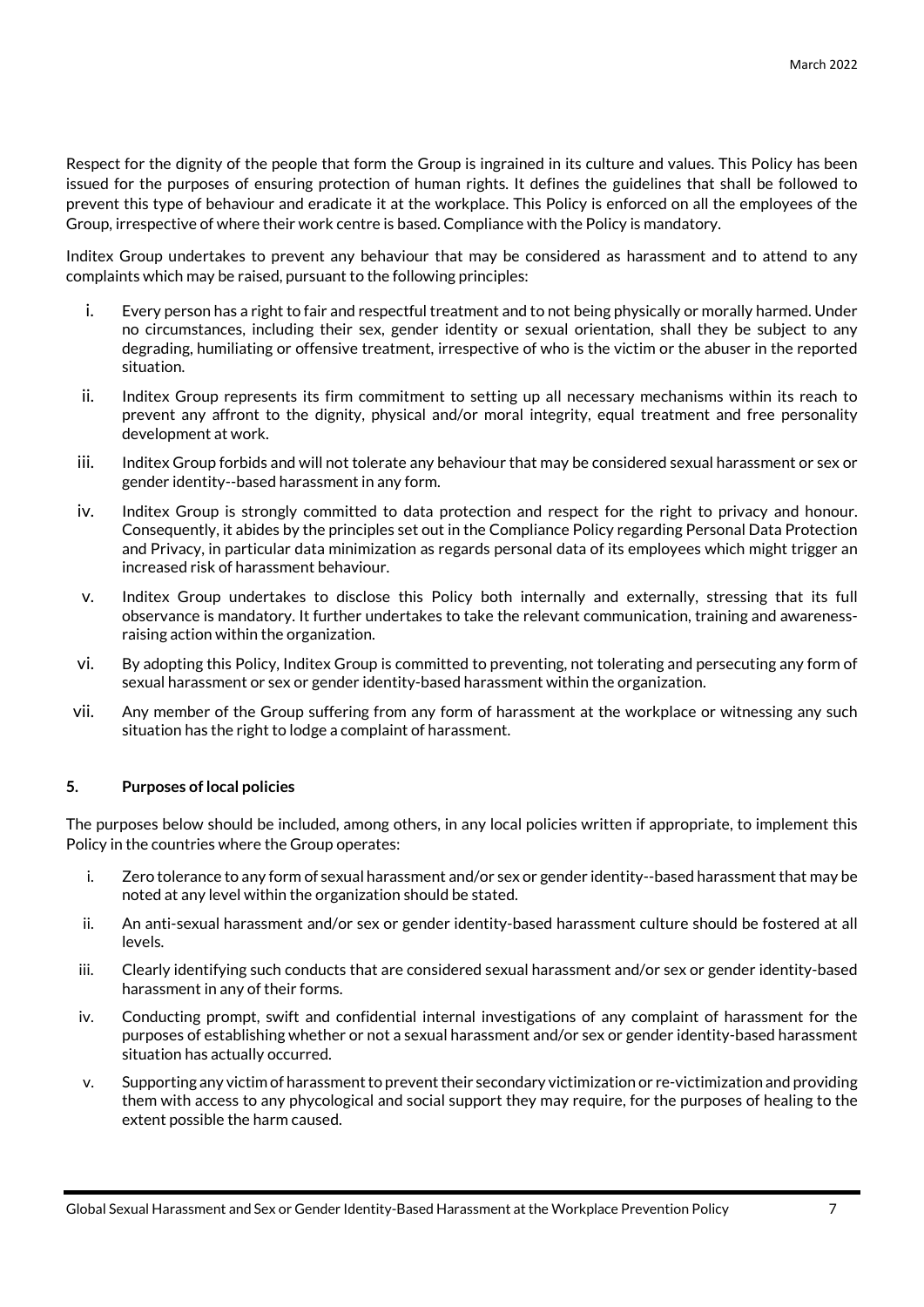vi. No retaliation in response to being the victim of harassment at the workplace, having reported it or having taken part in the investigation process, ensuring that no intimidation, hardship, persecution or penalty will be imposed on them. Any form of retaliation in this regard will give rise to such disciplinary sanctions as may be deemed appropriate.

# <span id="page-7-0"></span>**6. Procedure. Standard form of complaint or report**

The Inditex Group encourages victims of conducts of this nature, to report them to their supervisor / line manager, the HR department or directly to the Committee of Ethics via the Ethics Line. The Company will investigate any comments, complaints or reports received relating to sexual harassment.

Group employees wishing to report a violation of this Policy can do so via the corporate Ethics Line, or any local ethics line, which will serve as confidential channel to receive, investigate and resolve such reports. Where a specific local procedure is in place to address these issues, action shall be taken in coordination with the Committee of Ethics, observing regulations and respecting confidentiality and the victims' right to privacy and dignity. Where no specific local procedure is in place to address these issues, the provisions of the Ethics Line Procedure shall apply. The Procedure shall be made available to all employees on the Inditex Group's intranet (INET), and to all the Company's stakeholders on the website [www.inditex.com.](http://www.inditex.com/) 

You can contact the Ethics Line by email: [ethicsline@inditex.com](mailto:ethicsline@inditex.com) or by addressing a letter for the attention of the Committee of Ethics at Avenida de la Diputación, Edificio Inditex, 15142 Arteixo, A Coruña (Spain). All the reports received will be dealt with observing the following principles:

- i. Easily accessible proceedings.
- ii. Confidentiality and respect for the privacy and dignity of affected persons.
- iii. Respect for the principle of presumption of innocence of the alleged abuser.
- iv. Non-retaliation against the alleged victim or the individuals who support the report or who report alleged cases of sexual harassment and/or sex or gender identity-based harassment.
- v. Diligence, promptitude, security, coordination and collaboration in the proceedings.
- vi. Guaranteeing labour and social protection rights of the victims
- vii. Thorough investigation of the facts, hearing all the persons involved and guaranteeing unbiased actions.
- viii. Guaranteed action, taking all necessary measures, including if appropriate, disciplinary action, against the person or persons found guilty of harassment.
- ix. Compensation for the victim and protection for their mental and physical health.
- x. Gender and human rights approach throughout the proceedings.
- xi. Under no circumstances shall victims be blamed, concerns or complaints be concealed, or victims of sexual harassment or sex and/or sex or gender identity-based harassment be talked out of reporting such conduct.

# <span id="page-7-1"></span>**7. Disclosure and training**

The Policy will be available on the Group's INET.

Likewise, the HR Department will take, together with the communication department and local teams at the subsidiaries, the relevant communication and awareness-raising actions to ensure the appropriate understanding and implementation of the Policy.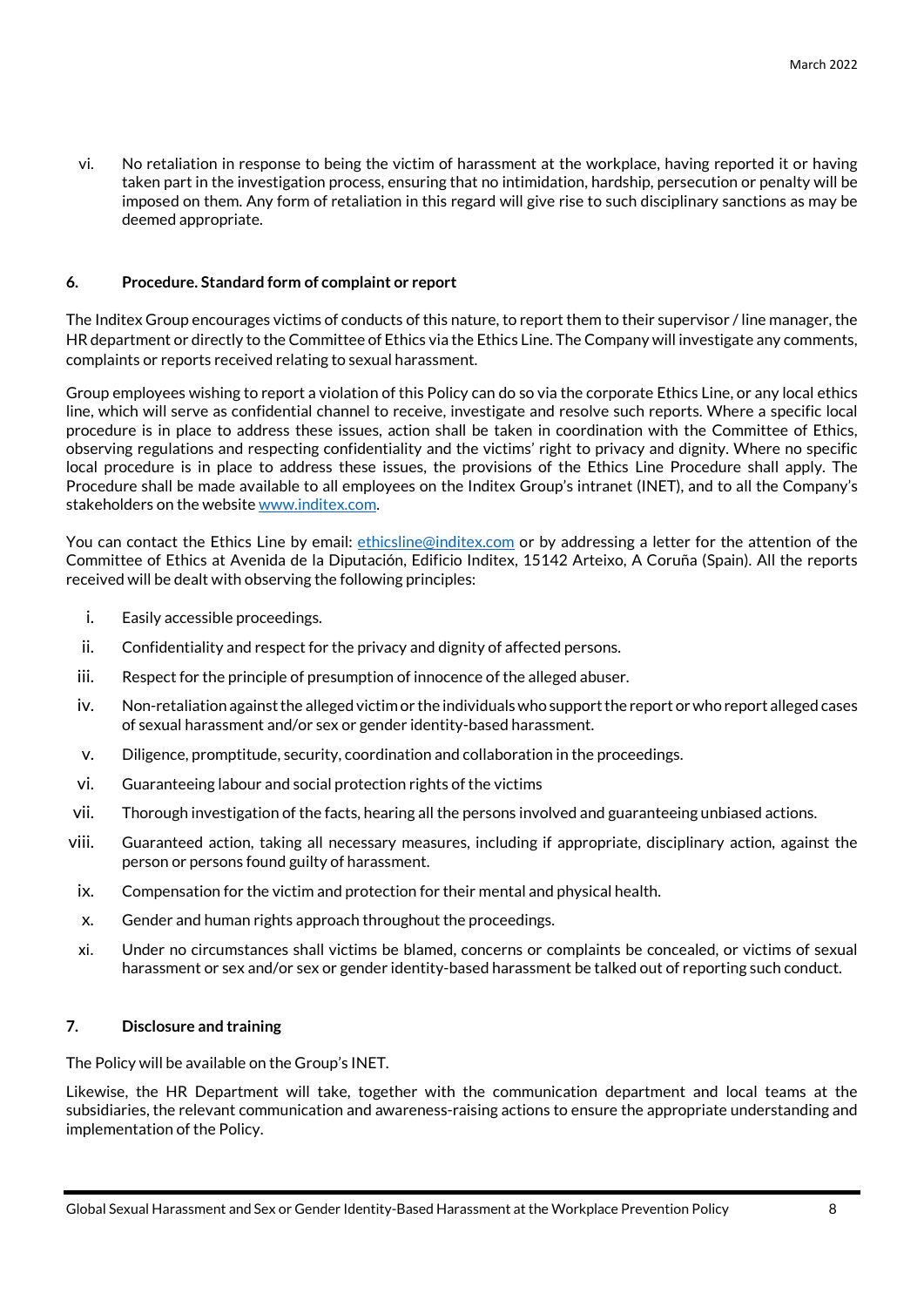In this regard, the Inditex Group shall continue advancing training on equality, anti-harassment, non-discrimination and respect for Human rights to all its employees, in particular, those that lead work groups.

Ultimately, all supervisors and HR teams must work towards preventing sexual harassment and/or sex or gender identity-based harassment at work, by promoting a culture of mutual respect and trust and advancing it to all teams. A prompt response from HR teams is required whenever a situation of sexual harassment and/or sex or gender identitybased harassment arises.

## <span id="page-8-0"></span>**8. Policy update and review**

The Policy shall be reviewed and updated, where applicable, at the behest of the General Counsel's Office together with the HR Department of the Inditex Group, in order to encompass regulatory changes or best practices as may be required at any time for the purposes of fulfilling its goals of preventing and taking action against sexual harassment and/or sex or gender identity-based harassment.